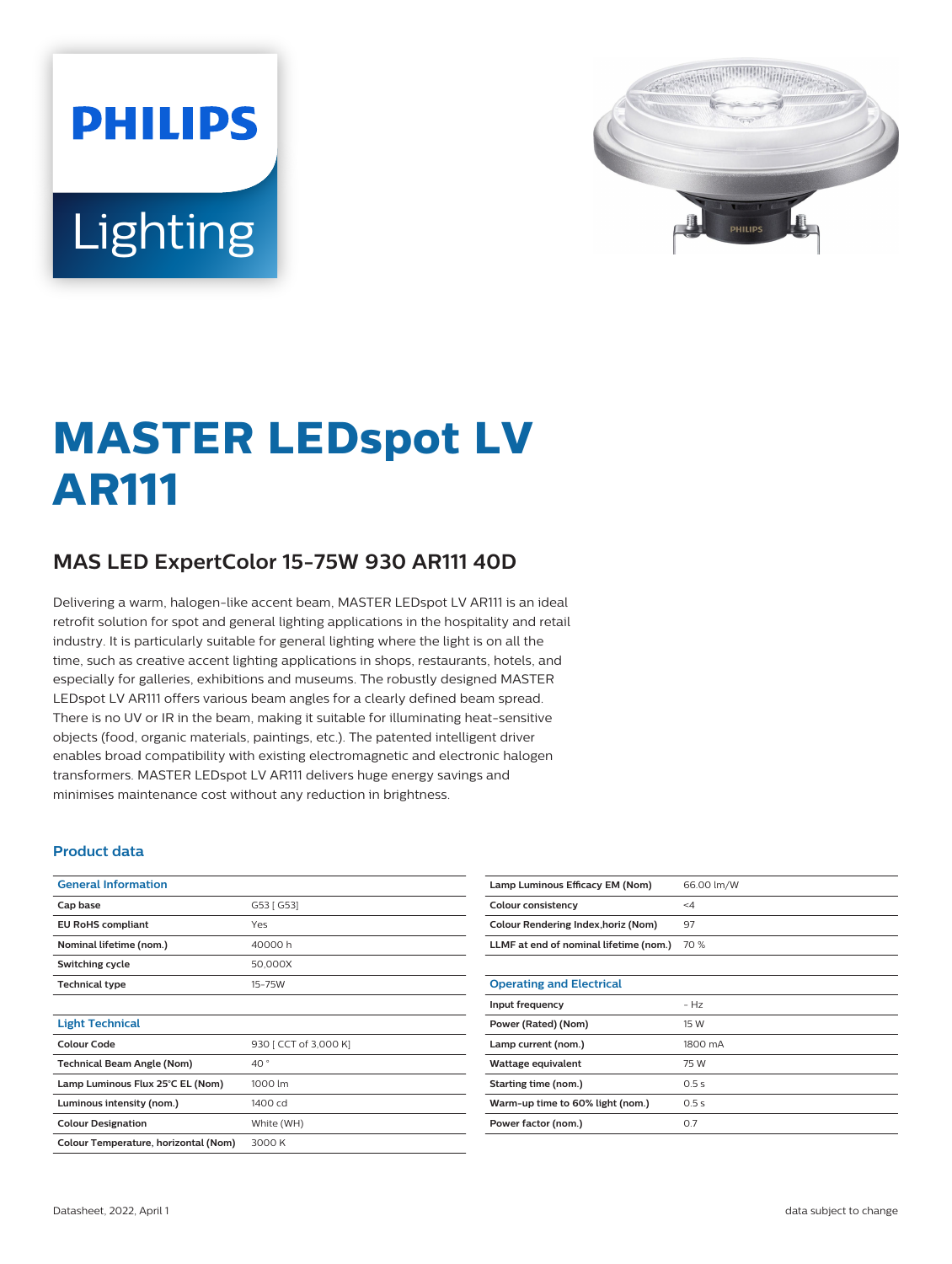## **MASTER LEDspot LV AR111**

| Voltage (Nom)                   | ac electronic 12 V |
|---------------------------------|--------------------|
|                                 |                    |
| <b>Temperature</b>              |                    |
| T-Case maximum (nom.)           | 74 °C              |
|                                 |                    |
| <b>Controls and Dimming</b>     |                    |
| Dimmable                        | Yes                |
|                                 |                    |
| <b>Mechanical and Housing</b>   |                    |
| <b>Bulb shape</b>               | AR111              |
|                                 |                    |
| <b>Approval and Application</b> |                    |
| Suitable for accent lighting    | Yes                |

| <b>Product Data</b>               |                                          |  |
|-----------------------------------|------------------------------------------|--|
| Full product code                 | 871869969097700                          |  |
| Order product name                | MAS LED ExpertColor 15-75W 930 AR111 40D |  |
| EAN/UPC - product                 | 8718699690977                            |  |
| Order code                        | 929002239408                             |  |
| SAP numerator - quantity per pack |                                          |  |
| Numerator - packs per outer box   | 6                                        |  |
| <b>SAP</b> material               | 929002239408                             |  |
| SAP net weight (piece)            | $0.160$ kg                               |  |
|                                   |                                          |  |

**Energy consumption kWh/1,000 hours** 17 kWh

#### **Dimensional drawing**



| Product                                  | ח |                        |
|------------------------------------------|---|------------------------|
| MAS LED ExpertColor 15-75W 930 AR111 40D |   | $111 \text{ mm}$ 62 mm |
|                                          |   |                        |

**MAS LED ExpertColor 15-75W 930 AR111 40D**

#### **Photometric data**



Intensity (%) -Intensity (%) 80 60 40 20  $_{\frac{0}{200}}$ 700 800 200 300 400 500 600  $\lambda$ [nm] $-$ 

**LEDspots 75W G53 AR111 930 40D**

#### **LEDspots 75W G53 AR111 930**

100